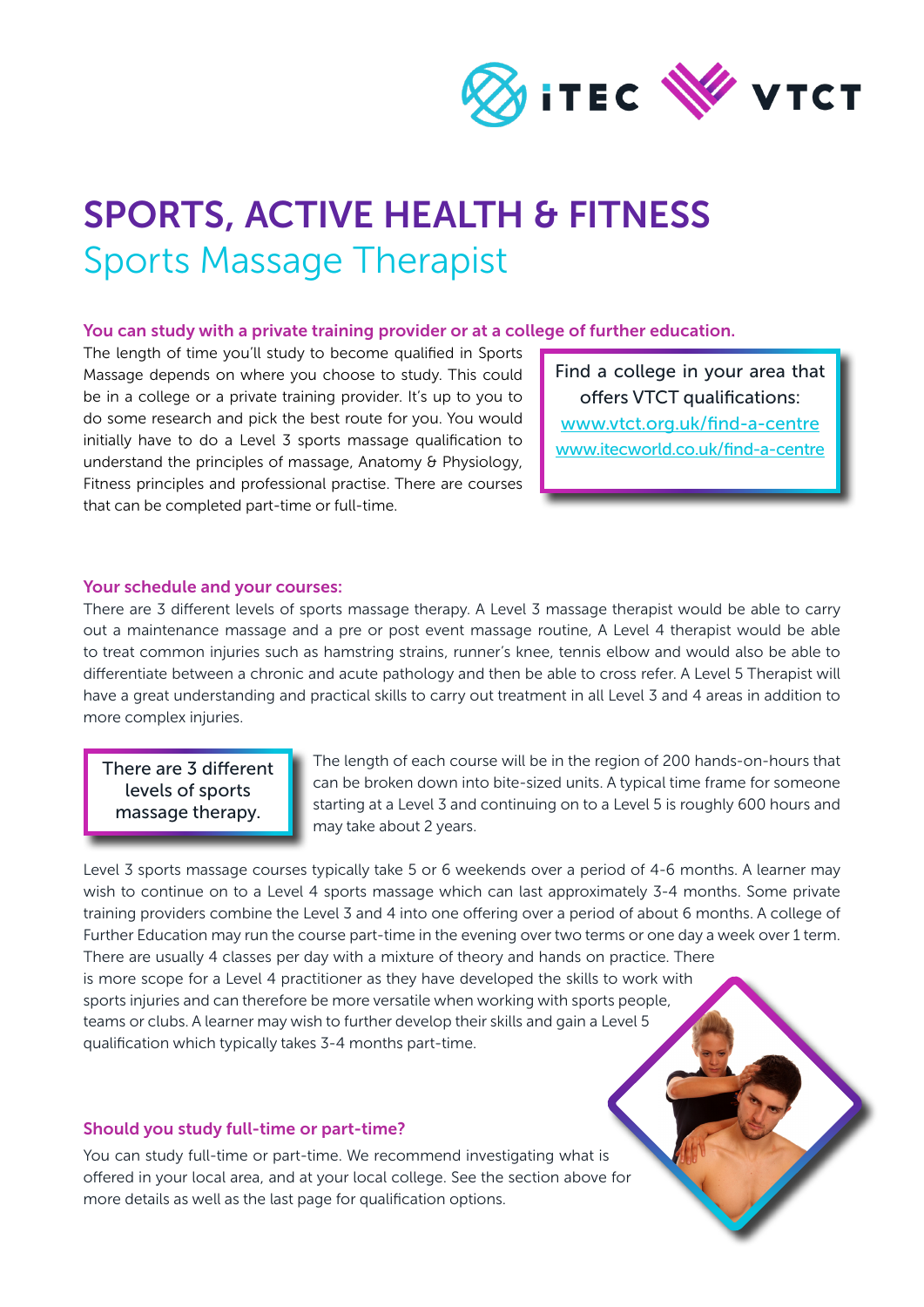

# SPORTS, ACTIVE HEALTH & FITNESS Sports Massage Therapist

### Paying for your schooling:

Government funding: If you are between the ages of  $16 - 19$  then you could apply for a bursary from the government to help with education related costs such as clothing, books and transportation. If you are over 19, you can apply for an advanced learner loan but you will need to check with your college or training provider to see if the course is eligible. If you take out a loan, you have to pay it back but only when you earn over £25,000. You will repay 9% of any income you earn *over* £25,000. In most public courses, you may qualify for a grant, but there is certain criteria that you must meet. There are some private courses that you will require you to work a payment scheme or plan as they may not be subject to grant aid.

Working: Many students work whilst taking courses, but be aware you will have homework in addition to the hours you spend in college. We would suggest to never take on more than you can handle. Make the qualification your top priority if you can. It would be best to look for industry related part-time work. For example, look for jobs in a gym or working in a sports stadium so you can have exposure to the industry. You will be able to add it to your CV as well as it being an opportunity to learn even more about the industry you want to enter.

#### Insurance and wages:

As part of your training, the training provider will most likely provide insurance indemnifying you as a training therapist. However, it is imperative that you only work within the scope of your knowledge. As part of the training, it is encouraged that you work with as many clients as you can so you can complete case studies as part of the qualification. You may not be paid as part of providing this service.

You can typically charge a fee from £50/hour for a single client to £200/ hour for a team.

When qualified and insured, you may only work within the scope of your insurance and qualification and are encouraged to join an association. You must take into account the various insurance needs when running your own clinic. If you are part of a larger organisation they will likely cover these costs for you.

When you are in industry, you can typically charge a fee of anywhere from £50 per hour with a client up to £200 per hour with a team.Most therapists will be sole traders and subject to taxation in their own jurisdiction.

### Required equipment and approximate costs:

During your time studying, you will need to make minimal investments in things like towels, oils and a uniform. The typical equipment that a sports therapist needs to invest in – like a plinth or massage table – will not need to be purchased unless you go plan to work on your own. If you decide you would like to set up a clinic, you will need to consider additional costs such as rent, insurance, furniture, etc. and determine what your rates would be for different services.